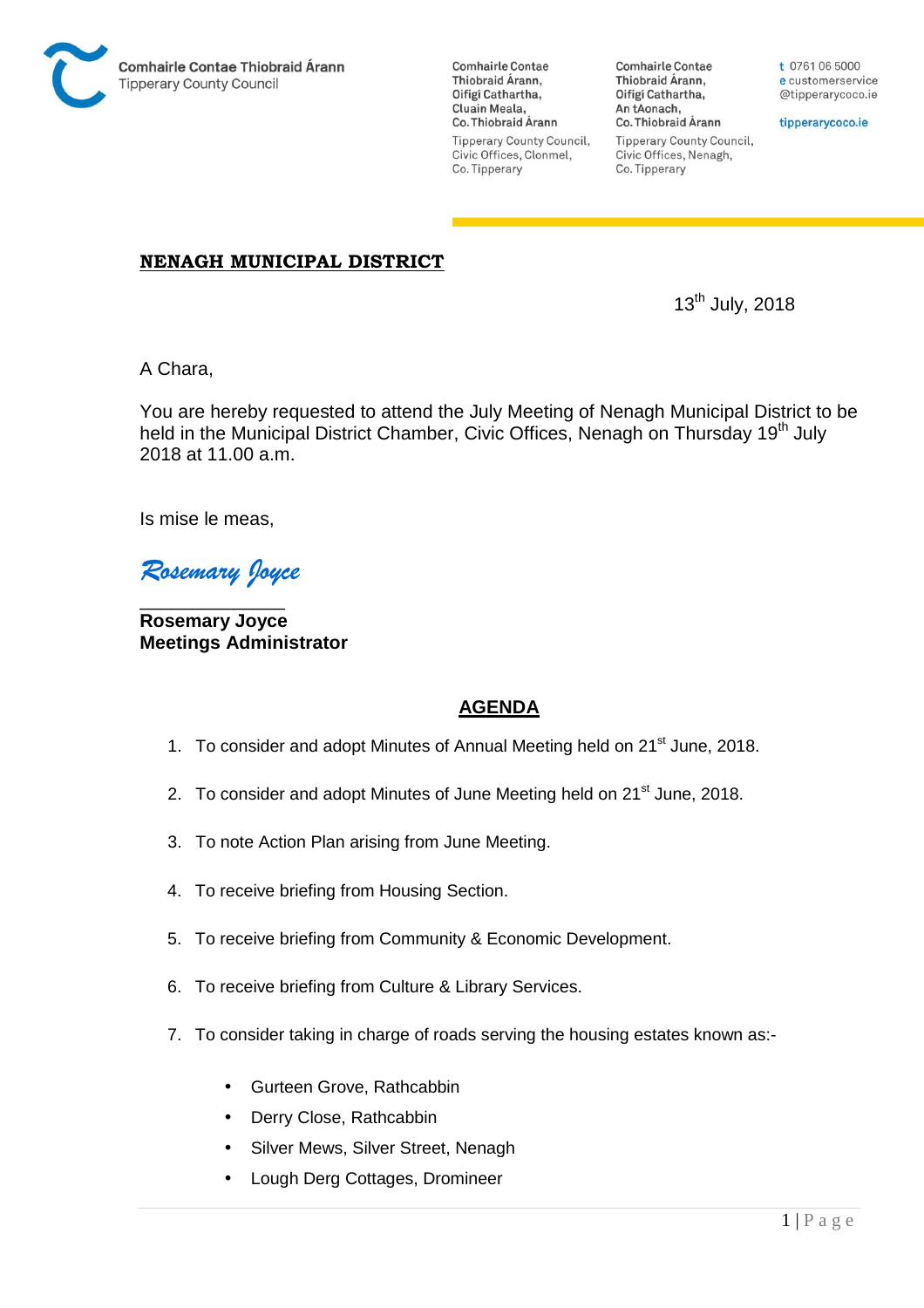- Harbour View, Dromineer
- Derg Manor, Dromineer
- Pallas Derg, Newtown
- Killeen Court, Borrisokane
- 8. To update members on projects:
	- Newport Town Park
	- Gills Garden
	- Community CCTV Scheme
	- Nenagh Traffic Management Plan
	- Bord Gais Project
	- New Shannon Crossing at Ballina/Killaloe
	- **Latteragh**
	- **Borrisokane**
	- Knockalton
	- Carrigahorrig
	- Nenagh Tourist Office
	- Garden of Remembrance, Cloughjordan
	- Nenagh 2020/Nenagh Castle
	- Ballina Jetty
- 9. To receive update on Roadworks Programme.
- 10. To note Engineer's Checklist on roads matters.

11. To consider Notices of Motion as follows:

#### **Notice of Motion No 1400: submitted by Cllr. Séamus Morris**

In the light that the Government has announced 10 million euros for affordable rental schemes across the country as part of their Rebuilding Ireland action plan and the fact that there has been very little uptake on this i am asking that Tipperary County council put the Streame site in Nenagh forward for a pilot affordable rental scheme. The site is fully serviced by roads, sewerage, electricity and water and is owned by the council so it is shovel ready which is favoured by the Government in their search for a full range of housing options. Recent surveys have shown that the private rental market is broken (Threshold) and 80% of first time buyers can't access credit for mortgages (survey by Grenforth finance) and the ridiculously low threshold for council housing are affecting hard working families in Nenagh

**Notice of Motion No 1408: submitted by Cllr. Ger Darcy**  That this Council erects speed indicator signs at Ardcroney village.